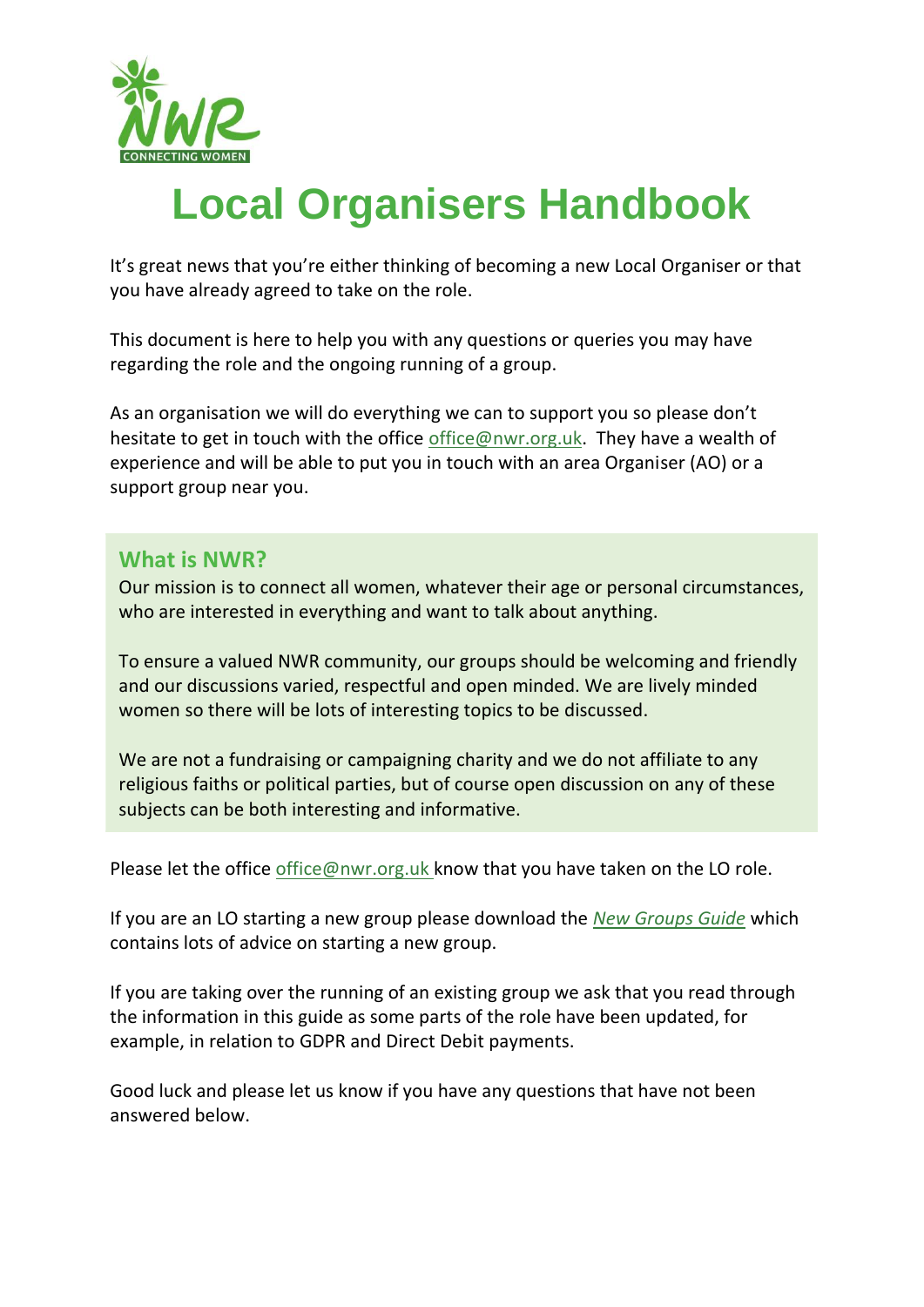

# **Contents**

| THE LOCAL ORGANISER (LO) - THE ROLE                                                          | 4           |
|----------------------------------------------------------------------------------------------|-------------|
| What tasks does the Local Organiser undertake?                                               | 4           |
| <b>Emails and GDPR</b>                                                                       | 4           |
| Can the Local Organiser position be shared?                                                  | 4           |
| How often should a group change its LO?                                                      | 5           |
| Who will be responsible for running the group?                                               | 5           |
| How do I promote my group?                                                                   | 5           |
| How will potential new members get in touch?                                                 | 6           |
| How should I respond to new member enquiries?                                                | 6           |
| What should I tell potential new members about NWR?                                          | 6           |
| <b>THE NWR WEBSITE</b>                                                                       | 8           |
| <b>RUNNING YOUR GROUP</b>                                                                    | 8           |
| Where should the meetings be held?                                                           | 8           |
| How often should meetings be held?                                                           | 9           |
| Does a group have to meet on the same day every month?                                       | $\mathsf 9$ |
| Are refreshments served at meetings?                                                         | $\mathsf 9$ |
| What is available to groups if the government restricts indoor meetings due to the pandemic? | 9           |
| <b>PROGRAMME PLANNING</b>                                                                    | 10          |
| How do I create a programme?                                                                 | 10          |
| Can we invite speakers to the meeting?                                                       | 10          |
| How do I present a programme?                                                                | 10          |
| What makes a good programme?                                                                 | 11          |
| How do I run a discussion meeting?                                                           | 11          |
| What are the most common issues arising from a discussion meeting?                           | 12          |
| <b>MONEY MATTERS</b>                                                                         | 12          |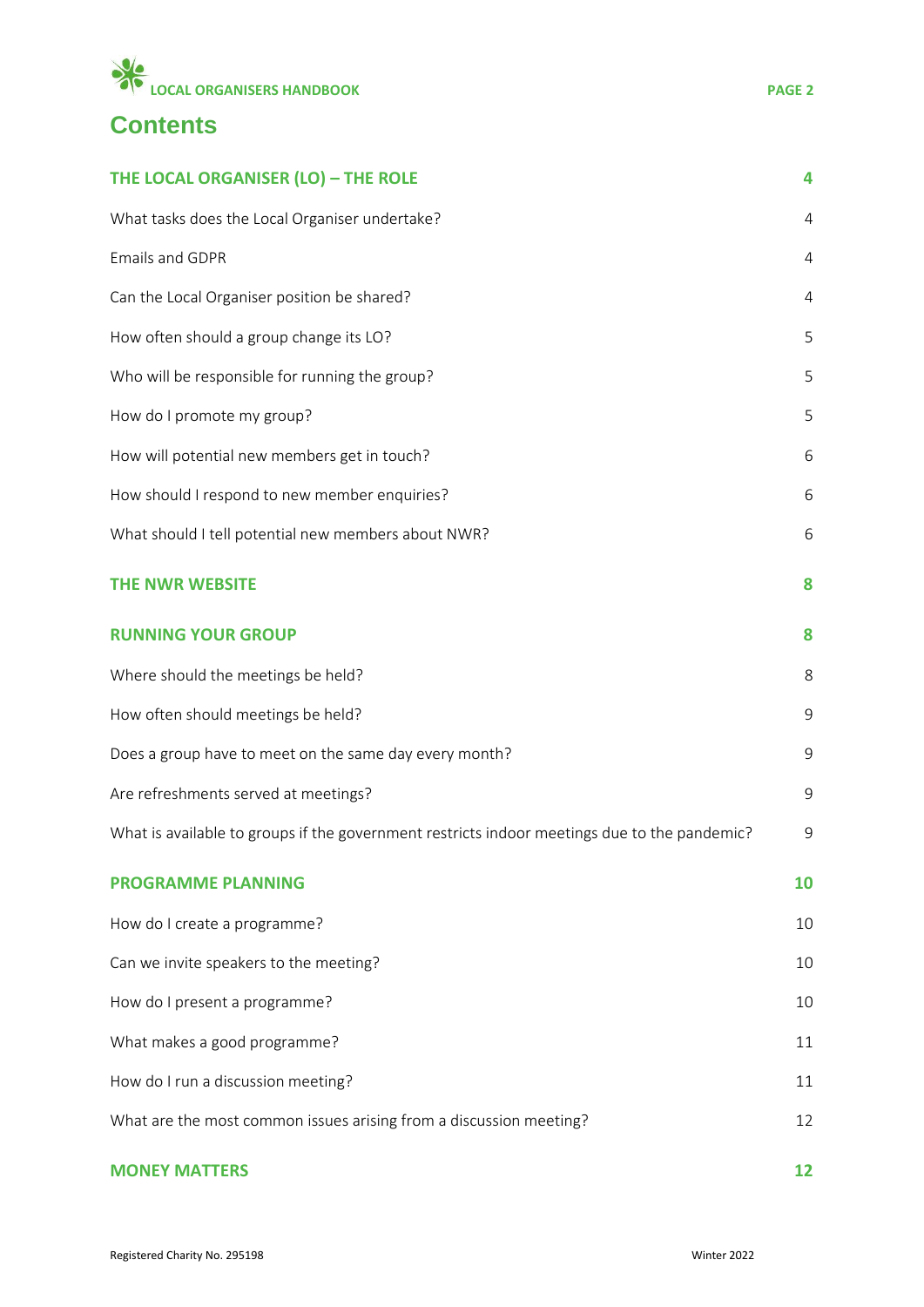| <b>CAL ORGANISERS HANDBOOK</b>                            | <b>PAGE 3</b> |
|-----------------------------------------------------------|---------------|
| What is the annual subscription and how is it paid?       | 12            |
| When do new members start paying the annual subscription? | 12            |
| What does the annual subscription pay for?                | 13            |
| Can Gift Aid be claimed for the subscriptions?            | 13            |
| Is there a charge per meeting?                            | 13            |
| What can group funds be used for?                         | 13            |
| Does a group need a bank account?                         | 14            |
| Does a group have to have a Treasurer?                    | 14            |
| Can NWR raise funds for other charities?                  | 14            |
| <b>AN AREA MEETING AND WHO ATTEND</b>                     | 14            |

|  |  | <b>HOW CAN I FIND OUT ABOUT THE SPECIAL GROUPS THAT NWR OFFERS?</b> |  |  |
|--|--|---------------------------------------------------------------------|--|--|
|  |  |                                                                     |  |  |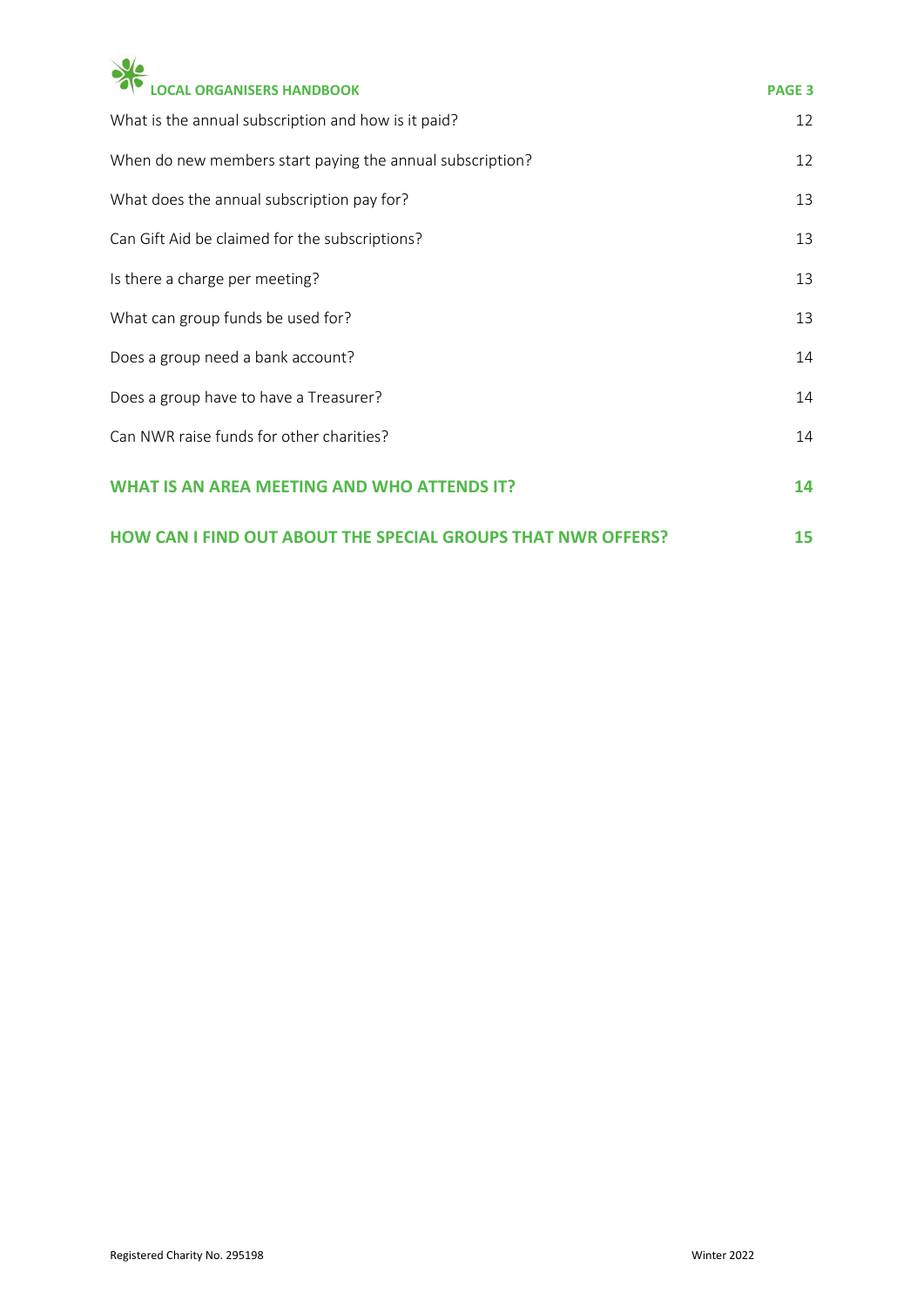**LOCAL ORGANISERS HANDBOOK PAGE 4**

# <span id="page-3-0"></span>THE LOCAL ORGANISER (LO) – THE ROLE

# <span id="page-3-1"></span>*What tasks does the Local Organiser undertake?*

This varies across groups, but the key role of the LO (Local Organiser) is to:

- co-ordinate the group's activities,
- update the group's page on the NWR website
- respond to new member enquiries,
- promote the group locally
- the group's link with the Area Organiser (if there is one), the National Organiser and the NWR Office Team.

Some LOs delegate tasks out to members of the group, eg. to the publicity officer or programme editor.

## <span id="page-3-2"></span>*Emails and GDPR*

All notifications relating to NWR business and activities will be sent to the LO so that she can keep the group informed about NWR business and forthcoming events. All LOs should either have an email address or have access to a member who will pass emails on to them.

Whilst many communications from the NWR office are sent by email to individual members it is important that the LO ensures all members without an email address are also informed of the content of the communication.

#### **Local Organisers must:**

- accept that their name, as LO for their group, will be displayed on the NWR website publicly.
- accept that their name and email address will be shared with their local group members.
- regularly check their emails (or have access to a member who can pass on emails to them) and respond to/action NWR business in a timely manner.

## <span id="page-3-3"></span>*Can the Local Organiser position be shared?*

Yes, the position can be shared and groups who have joint LOs often find that it encourages more people to volunteer when the existing LO is stepping down. Some Groups have joint organisers, some have a deputy who becomes the next LO and others are run by a small committee.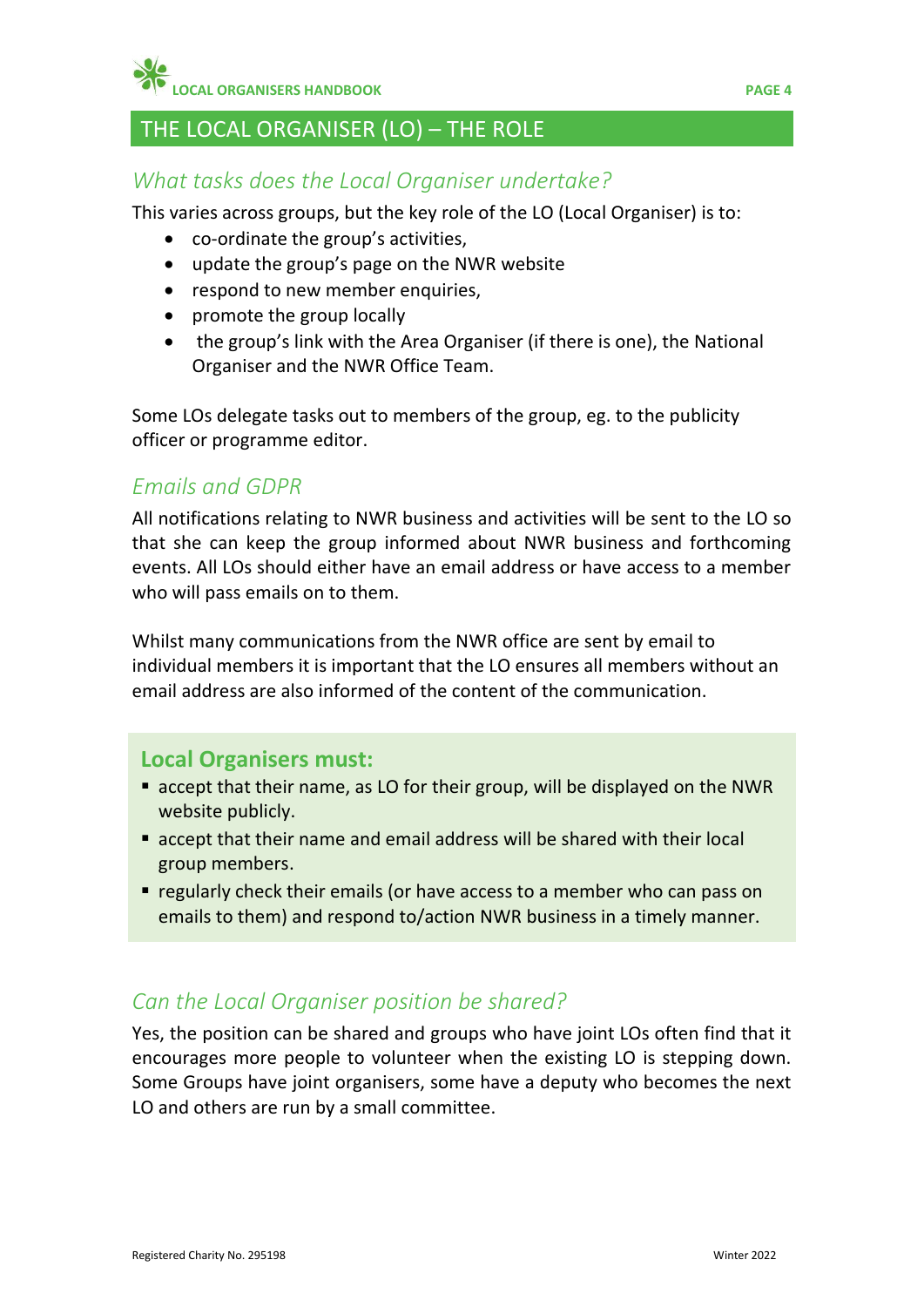

One group staggers the start dates of their LOs so that the more experienced LO can guide the new LO, another group commented that they prefer to start their terms at the same time.

Only one name should be put forward for the office communications though and that person will receive the group communications which should be shared.

LO doesn't have to be wonder woman, she doesn't have to do everything herself: she should encourage all members of the group to share the responsibilities where possible e.g. Treasurer, Publicity etc. This in turn encourages more involvement in the group and a sense of ownership of the group by its members. One LO remarked that she sees her role as a co-ordinator of others, but is always on hand to provide support should it be needed.

# <span id="page-4-0"></span>*How often should a group change its LO?*

Each group chooses its own Local Organiser and decides how often the LO should change – every one or two years is recommended.

The office should be informed of any change, by email to [office@nwr.org.uk](mailto:office@nwr.org.uk) or Tel: 01603 406767.

## <span id="page-4-1"></span>*Who will be responsible for running the group?*

The Local Organiser (LO) co-ordinates the group's day-to-day activities, but ultimate responsibility for the group lies with NWR as an organisation. If you are starting a new group then it is highly likely that you will be the group's first Local Organiser (LO). NWR will provide guidelines, frameworks and support for LOs to assist them with carrying out their role. The LO is also the group's link with the Area Organiser (if there is one), the National Organiser and the office.

# <span id="page-4-2"></span>*How do I promote my group?*

The *NWR Promotion Guide* contains lots of ideas and practical advice on how to promote your group. [Access it on the website here.](https://nwr.org.uk/about/resources-for-nwr-volunteers/)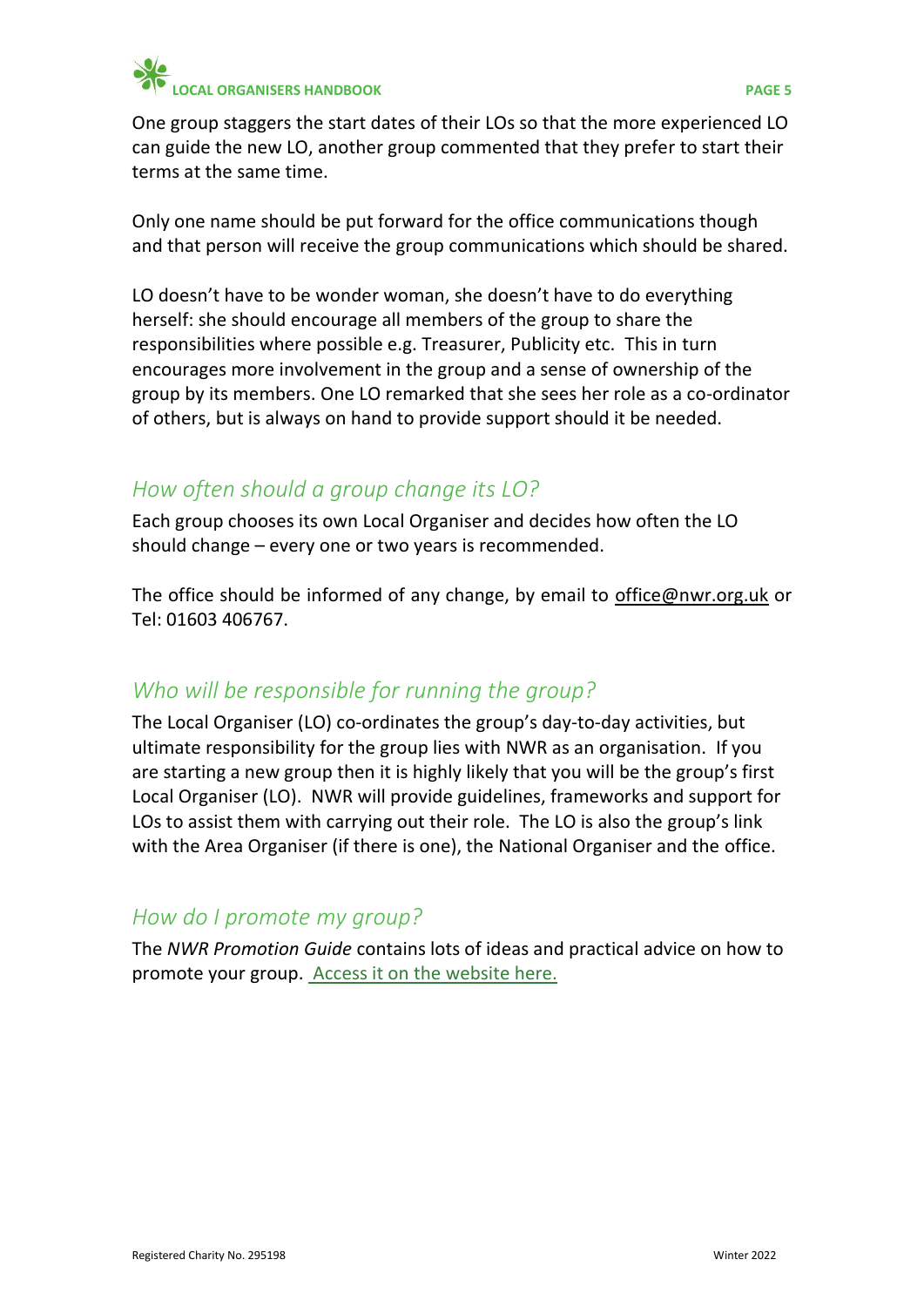# **LOCAL ORGANISERS HANDBOOK PAGE 6**

# <span id="page-5-0"></span>*How will potential new members get in touch?*

The NWR office receives enquiries from new members. If they have been submitted via the enquiry form on the website, both the LO and the office will receive a notification via email of the enquiry.

Often groups will choose to use promotional material which contains the contact details of main point of contact for



the group. This is usually the LO or the member who has taken on responsibility for responding to new member enquiries. If you would prefer not to share your email address publicly, your group may like to consider creating a Gmail account specifically for this purpose.

# <span id="page-5-1"></span>*How should I respond to new member enquiries?*

It is advised that the LO makes contact with the potential new member to answer any questions she has, outline the benefits of membership, explain the local group setup and invite her to a meeting.

We would always recommend offering to meet any new members for a coffee, or at an alternative informal setting, before their first meeting with one or two members of the group. These members can then act as 'buddies' to the new member and perhaps offer them a lift to the first meeting or arrange for another member nearby to take her.

The NWR office can support you with handling these enquiries if you are finding them challenging to manage.

## <span id="page-5-2"></span>*What should I tell potential new members about NWR?*

Members of NWR talk about the friendships they have formed and the interesting discussions they have had - many stay a member for years. Members tend to share examples of the lively and varied group discussion topics and activities.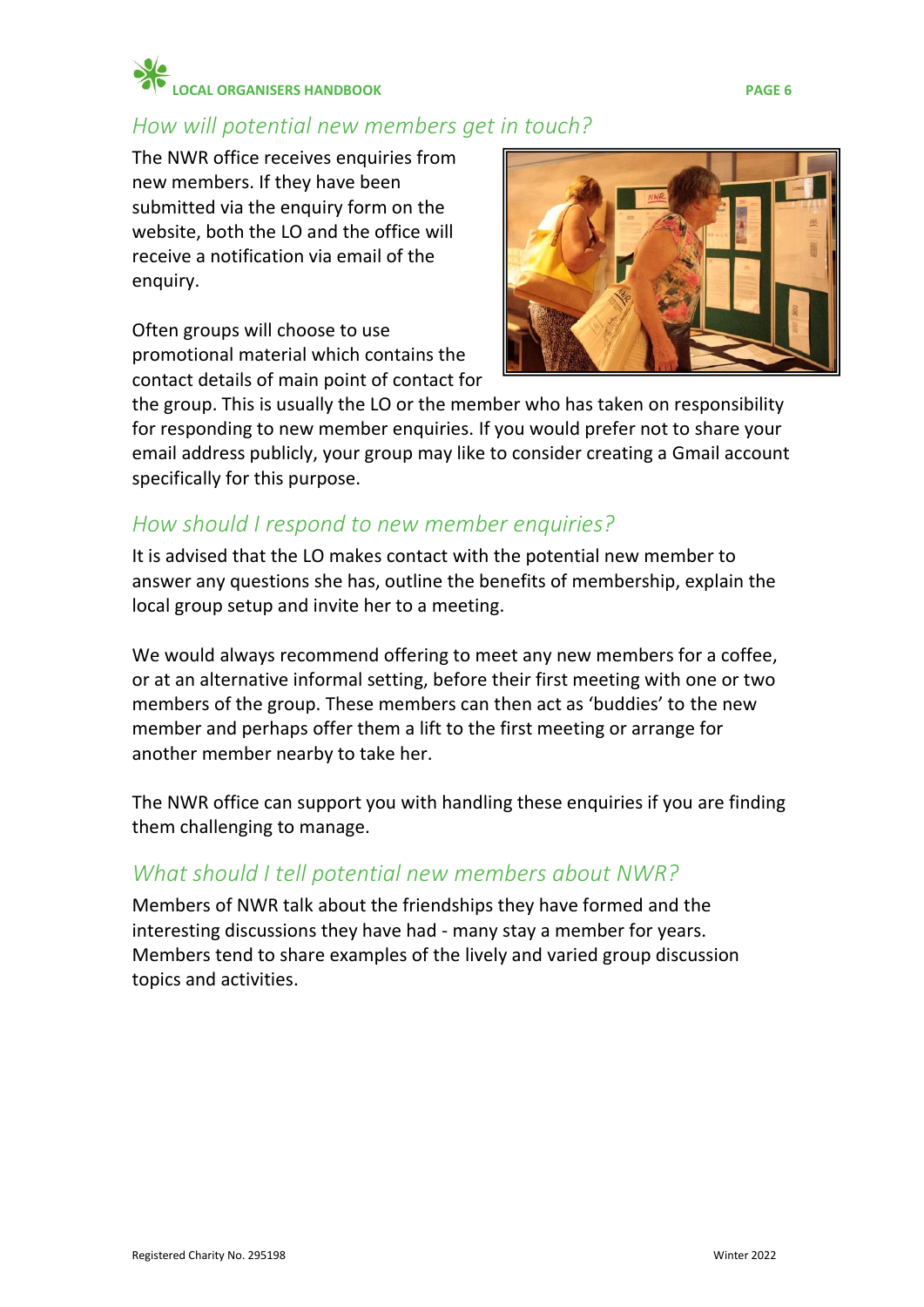## **NWR Members benefit from:**

#### **Local**

- Group membership of a locally meeting group or a group which meets virtually, usually fortnightly, during the evening or the daytime for discussions, speakers and visits.
- Opportunities to join sub-groups, examples being book groups, walking groups, lunch groups, theatre groups.
- Instant contacts when you move to a new area who may become friends for life

#### **Regional**

■ Option to link up with nearby groups for special events including speakers, outings and quizzes

#### **National**

- Day Conferences, workshops, discussion lunches
- Annual National Conference with a full programme of interesting speakers and workshops
- Bi-monthly newsletter containing news from NWR, including the schedule of online talks, activities and puzzles.
- **Two editions of the NWR magazine each year**
- Opportunities to join a special interest group: postal book group, correspondence magazines
- Access to our annual interactive national quiz event the Telephone Treasure Trail

#### **Online**

- Access to online content and activities, members receive the schedule of quality talks organised by the National Organiser
- Opportunity to become a member of a group meeting virtually, usually meeting once a month: connect with members for discussion and chat.
- Access to additional content on the NWR website including recordings of talks, past copies of magazines and newsletters, an audio version of the magazine
- Access to many and varied private Facebook forums that provide a safe, online space for discussion, ideas and support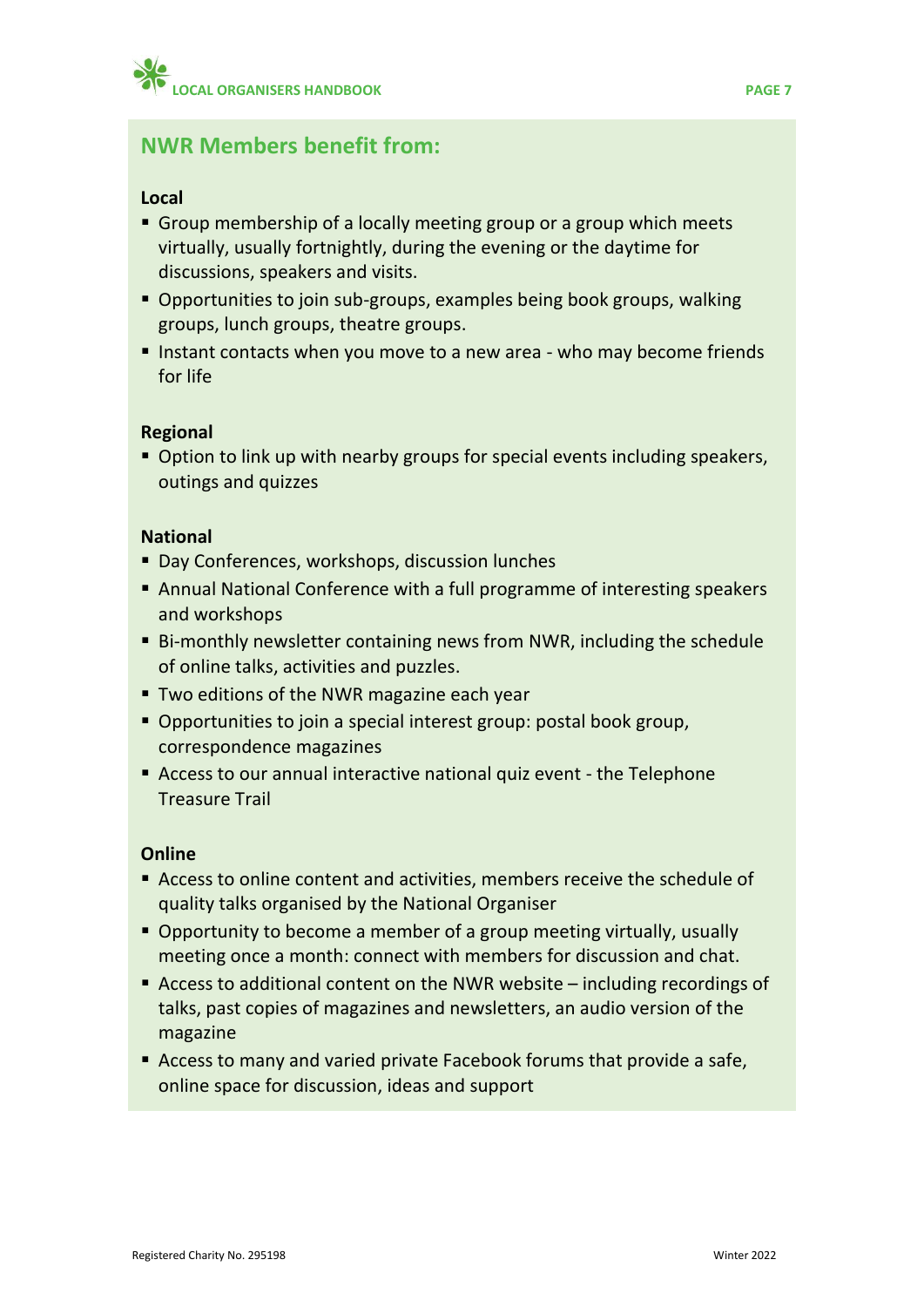#### <span id="page-7-0"></span>THE NWR website

The NWR website, [www.nwr.org.uk,](http://www.nwr.org.uk/) is the main repository for everything NWR. It's a great tool for members wanting to find out about future events, connecting with other groups and promoting your own group to potential new members so it's really important that your group's individual pages are kept updated and interesting.

As LO only your name and group name will appear on the website and all contact from enquirers will go directly to the office as well as being forwarded to you.

The LO should encourage members to update their personal email address using the self-service section on the NWR website to ensure they receive all relevant communications.

The NWR website is a great source of information for LOs. Look at it to find out:

- Upcoming talks and conferences to share with your members
- Recordings of past talks that could be used as a topic for discussion
- Information about what other groups are doing
- The latest NWR news
- Handbooks and Guides

[Access instructions for updating the website here.](https://nwr.org.uk/about/resources-for-nwr-volunteers/)

## <span id="page-7-1"></span>RUNNING YOUR GROUP

Groups organise themselves in a variety of ways to suit the needs of the group as a whole.

# <span id="page-7-2"></span>*Where should the meetings be held?*

Generally, meetings are held in members' homes on a rotational basis. It's important to remember, though, that not all members are able to host meetings due to house size, seating and accessibility. Some groups hire local halls to have their meetings, the cost being covered by a local charge per member. And, actually, groups can be held anywhere that works for the members – so a quiet

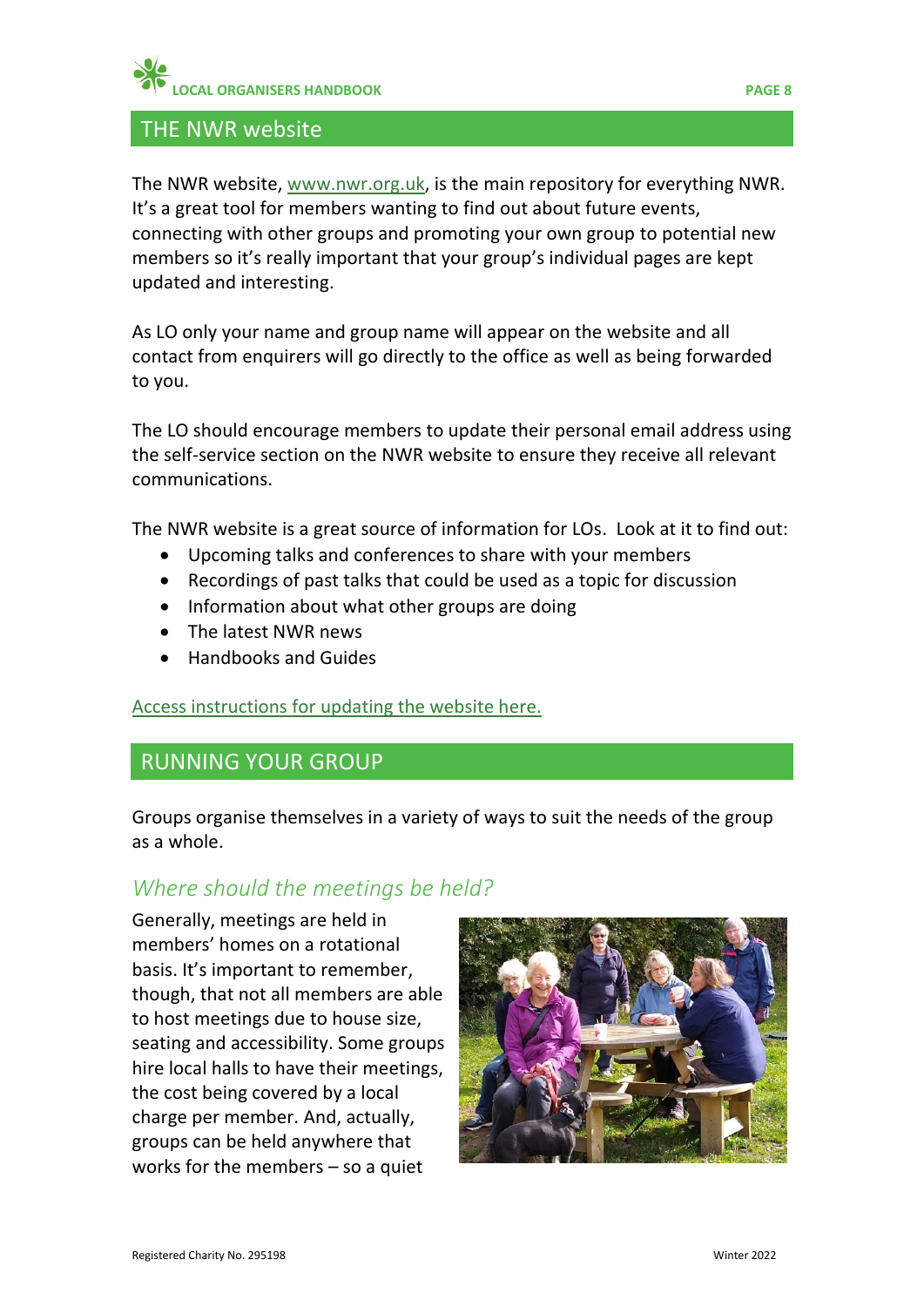

pub, a private room in a café, over Zoom, in someone's barn – the possibilities are endless.

# <span id="page-8-0"></span>*How often should meetings be held?*

This can be decided once the group is established. Meetings should be held at least once a month to maintain continuity and connection. Many groups meet fortnightly with sub-groups such as Book Clubs, meeting outside of those dates.

Some groups meet in the evenings and some in the daytime, some a combination of both.

## <span id="page-8-1"></span>*Does a group have to meet on the same day every month?*

The group is free to decide whether it wants to meet on the day or rotate days. Rotating the days of the week is recommended for the main discussion meetings so that a member with a regular commitment is not excluded. However, some groups prefer to stick to the same day for simplicity.

## <span id="page-8-2"></span>*Are refreshments served at meetings?*

Tea, coffee or soft drinks with biscuits are the usual refreshments at the end of a meeting. These tend to be the signal for the formal meeting to end and informal catch-up chats to start.

# <span id="page-8-3"></span>*What is available to groups if the government restricts indoor meetings due to the pandemic?*

We encourage all groups to keep meeting via Zoom, and to remain in touch (if not already) through social media, WhatsApp groups, email or online video sessions. The office can help you set these up if required.

Actual meetings may be more difficult depending on the government advice for your location. **Please check [www.gov.uk/coronavirus](https://www.gov.uk/coronavirus) for the latest up to date information and details of local restrictions.**

However, many groups have held socially distanced walks, outdoor meetings and visits to local sculpture trails etc. You can also join the Open Meetings, Schedule of Talks, Online Conference and ad hoc activities set up by the National Office.

During the pandemic our group networks are even more important and will help us to help each other stay connected and lively minded.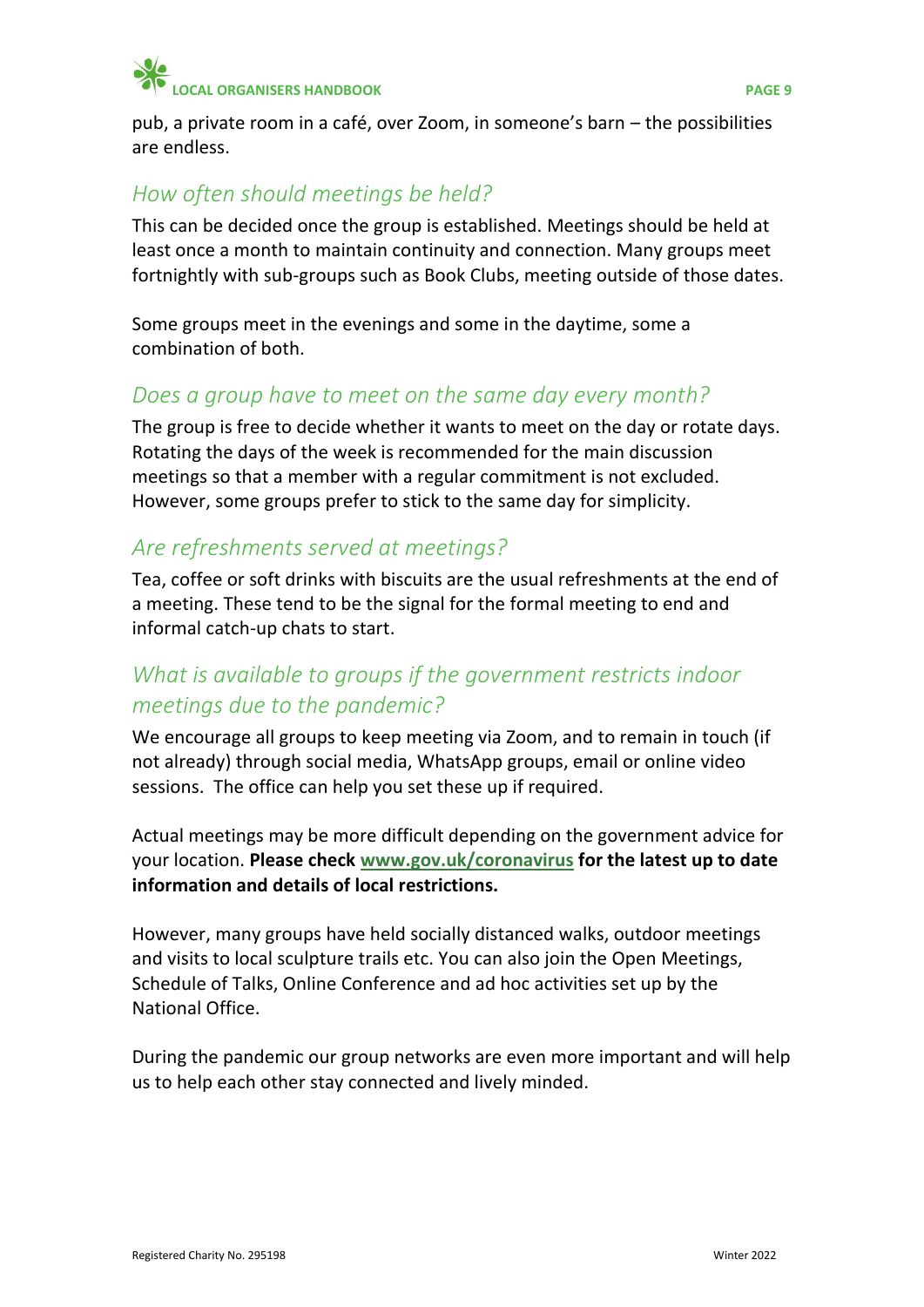

#### <span id="page-9-0"></span>PROGRAMME PLANNING

#### <span id="page-9-1"></span>*How do I create a programme?*

Use one of your first meetings as a 'Programme Planning Meeting' to decide the topics you would like to discuss in each meeting, the time, date and frequency of your meetings, and also the length of the programme.

Before the meeting, check out [what](http://what/) other groups are doing by looking at the [NWR website](http://www.nwr.org.uk/) for some inspiration or join the NWR Programme Planning group on Facebook.

Try to involve all members and encourage everyone to contribute to the programme in some way – leading a discussion, suggesting ideas, hosting an evening, bringing along a potential member etc. A good planning meeting with input from lots of members produces a good programme for everyone to enjoy; combining it with nibbles and wine (if you like) can work wonders!



Aim for a balance between the serious and light-hearted for discussions, speakers and social events. It is also a good idea to have one or two people responsible for co-ordinating each topic and leading the discussion. If there is no discussion leader, the Local Organiser should start the ball rolling.

Thereafter, planning meetings can be every 3, 6, 9 or 12 months with topics selected by all members who attend a planning meeting; by a committee who decide which of the group's ideas will be used; or by several planning groups, each of which is responsible for a section of the programme.

#### <span id="page-9-2"></span>Can we invite speakers to the meeting?

Yes, speakers can be invited to the meetings and should be funded (if required) by local member contributions. A bursary is available from the NWR office to cover the costs of talks/events open to other groups. Alternatively, some groups agree to watch a recording of one of the talks put on by the National Organiser and use that as a basis for discussion.

#### <span id="page-9-3"></span>*How do I present a programme?*

A clear, well presented programme with a varied content will encourage a good attendance at meetings, so it is always worth giving some thought to the layout.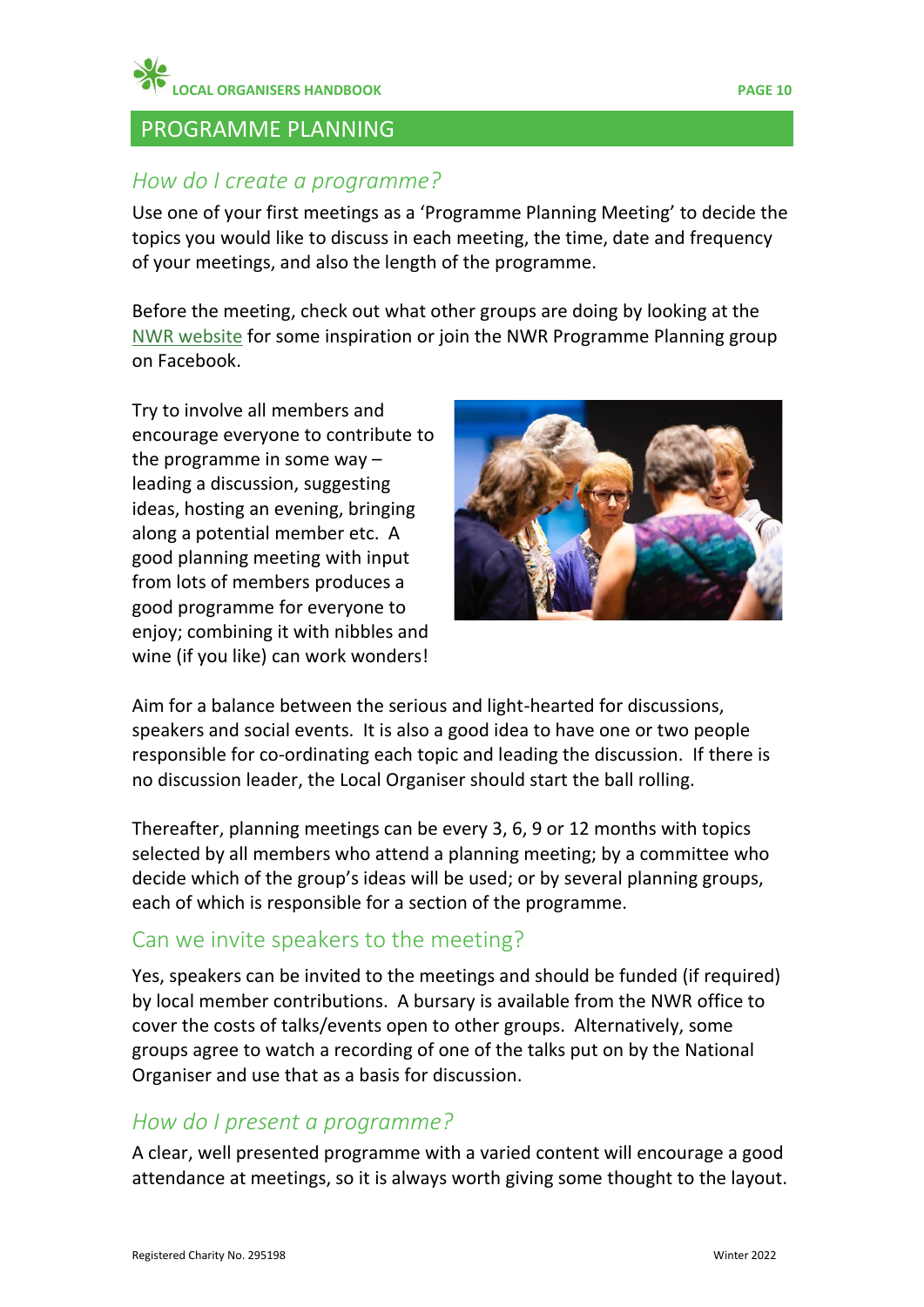

Don't forget to add any social meetings if you are having them e.g. coffee morning, book club.

# **Don't forget to include the following information on your programme:**

- The name of your group, including the county.
- The name of the Local Organiser and her phone number and email address.
- The time your meetings start.
- The date and venue of each meeting.
- **Include any charge you make for tea or coffee.**
- A few words about each meeting to arouse interest
- A reminder if a speaker is booked; request members' support and try to include biographical details and a brief outline of the subject the talk will cover.
- National NWR events such as Telephone Treasure Trail, talks, quizzes and conferences
- NWR's charitable status i.e. the words "Registered Charity No. 295198"
- Details of any conferences/discussion lunches in the area

And finally, don't forget to add your meetings to your group's webpage on [www.nwr.org.uk](http://www.nwr.org.uk/) .

## <span id="page-10-0"></span>*What makes a good programme?*

Firstly, make sure the topics are ones the group wants to discuss. Suggestions for topics can be found on the website at [www.nwr.org.uk/events](http://www.nwr.org.uk/events) and in the Facebook group 'NWR Programme Planning'.

Discussion meetings allow members to explore different aspects of a topic and provide a real opportunity for the exchange of views. Other meetings might involve members presenting information about different aspects of a topic or recounting experiences. Choose some lighter topics where several people get involved and present part of a topic.

<span id="page-10-1"></span>Why not arrange a joint meeting with another local group?

## *How do I run a discussion meeting?*

Successful discussion meetings require a little organisation and need a discussion leader to keep the discussion on topic. The discussion leader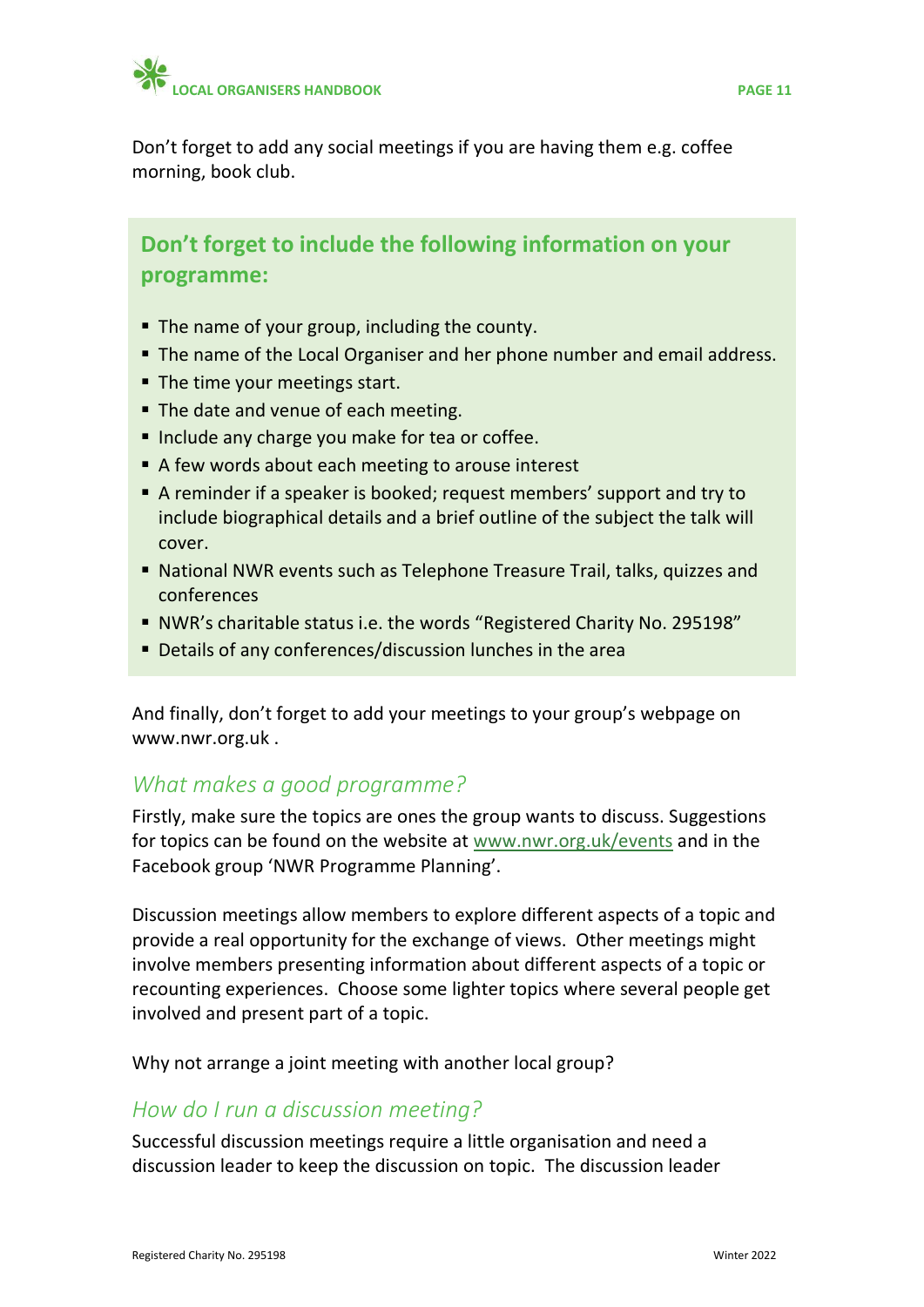

presents the topic to be discussed and can either ask for questions or comments to be made at the end of the presentation or she may be happy to answer as she goes along. Always encourage interaction and participation in the discussion, making sure that anyone who has something to say gets the opportunity.

The internet is a great source of research and being a little bit controversial always encourages a good discussion.

<span id="page-11-0"></span>It's usually better not to have the host leading a discussion.

# *What are the most common issues arising from a discussion meeting?*

Be aware of the quieter member who may be struggling to be heard, make sure she has the opportunity to make her point.

If your group are not meeting in person, please be aware of the specific challenges of conducting a successful discussion via Zoom. Ensure that all members have the opportunity to talk, particularly those less confident online. Perhaps you could suggest to people they raise their hand if they want to speak?

Don't be afraid to stop the discussion if too many people are talking at once or if several simultaneous discussions are developing. Try and bring the meeting back into a single conversation.

Keep an eye on the time and make sure there is enough time for a discussion after the topic has been presented. Make time for NWR business and coffee.

## <span id="page-11-1"></span>MONEY MATTERS

## <span id="page-11-2"></span>*What is the annual subscription and how is it paid?*

All members are encouraged to set up a Direct Debit for their annual membership fee. NWR is also happy to receive payment by bank transfer provided that the reference clearly states the member's name. Paying by individual cheques is expensive both in time and money for NWR to administer.

## <span id="page-11-3"></span>*When do new members start paying the annual subscription?*

Potential members are allowed to attend three meetings for free if they wish to before they will be expected to pay their subscription. After this they should complete an online application and their annual subscription will be payable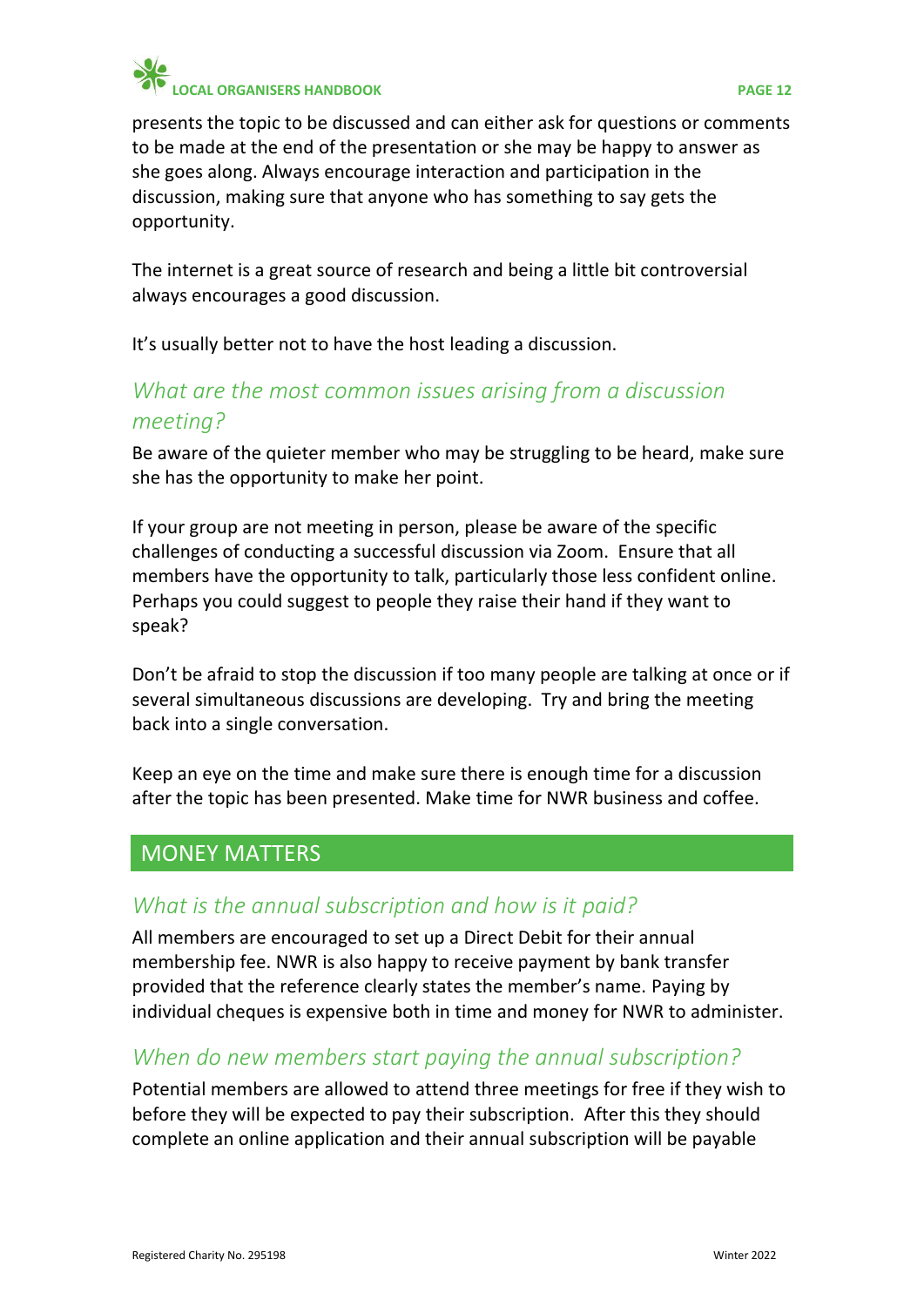

annually from that date. You can access the online application form here: [www.nwr.org.uk/join-nwr/apply/.](https://nwr.org.uk/join-nwr/apply/)

# <span id="page-12-0"></span>*What does the annual subscription pay for?*

The annual subscription covers the running costs of NWR. Legal costs such as insurance, financial reporting, ensuring compliance with charity legislation are covered as well as NWR's members of staff. Staff are on hand to deal with enquiries from members and potential members, they manage the national events schedule by selecting, booking, managing and hosting the speakers appearing in the online schedule of talks, curate the website (with volunteer support) and are available to support LOs and AOs with resource packs, annual themes and publicity material to bring in new members. Staff write and issue the twice yearly NWR magazine, weekly and monthly bulletins and newsletters. The subscription fee also covers costs incurred in the running of the Trustee Board and governance of the organisation.

As well as providing insurance for meetings, being part of NWR provides groups with the publicity and support required to recruit new members, enables connections with other groups in their area and online via members-only groups on Facebook, the national conference and opportunities to take part in activities like the ever-popular Telephone Treasure Trail and quizzes.

## <span id="page-12-1"></span>*Can Gift Aid be claimed for the subscriptions?*

Yes, if a member is a UK tax payer then they are encouraged to complete a Gift Aid form at the time of paying their subscriptions. Gift Aid is a valuable contribution to the NWR funds.

# <span id="page-12-2"></span>*Is there a charge per meeting?*

A nominal charge can be made for meetings to cover the cost of refreshments paid to the host and to cover expenses the group may have e.g. speaker costs. Any excess payments should be put into a general fund or returned to the member.

# <span id="page-12-3"></span>*What can group funds be used for?*

Group funds must be used in line with NWR's charitable objectives. They can be used to pay for the provision of meeting refreshments, speakers or for subsidising group events such as celebrations or social and other events. Groups can also make contributions to members attending area and national events.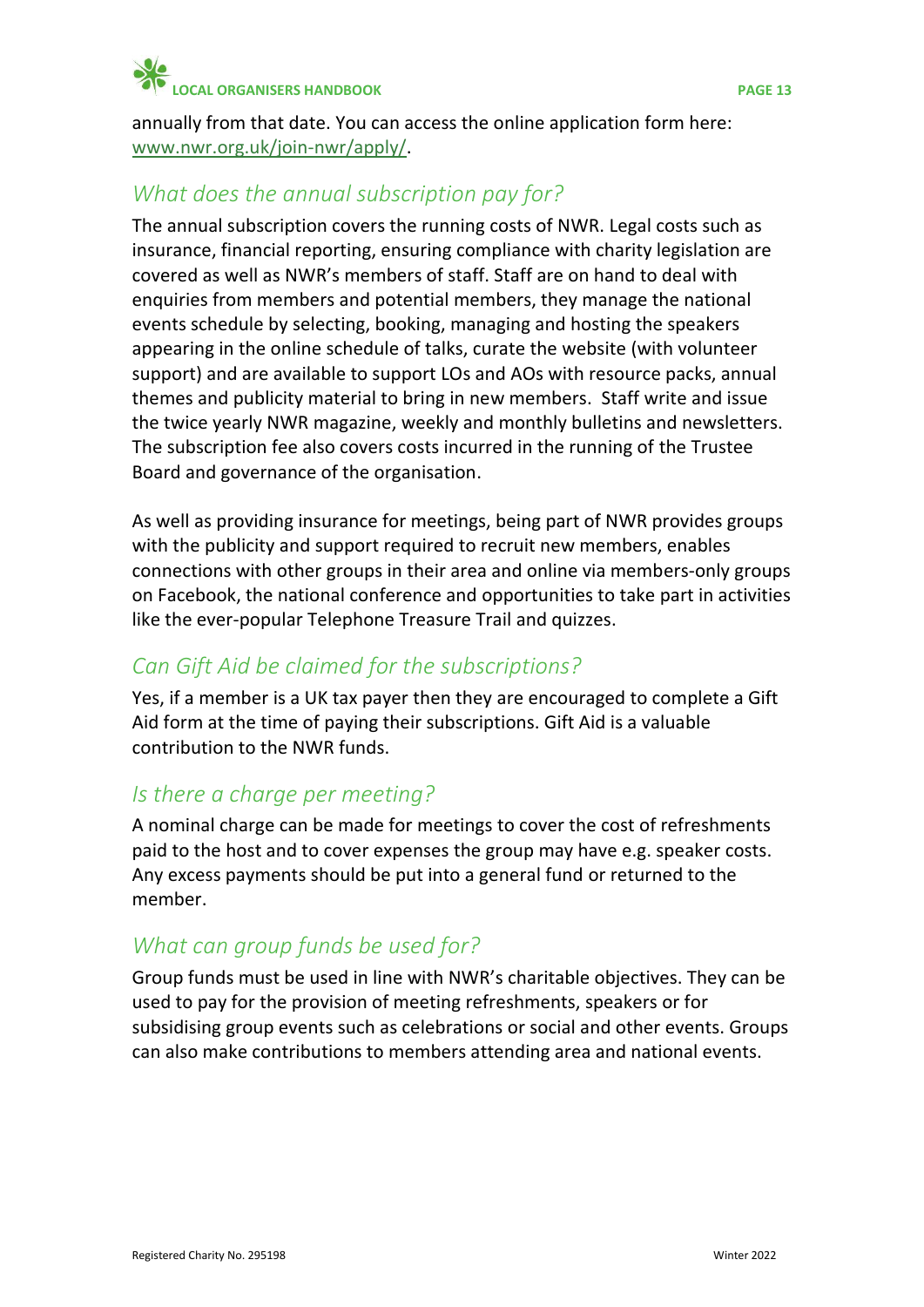

It is recommended that group funds should not exceed £100; any surplus should either be sent to the NWR office to add to general funds or used for the benefit of the group.

Group funds cannot be donated to other charities as this is against NWR's charitable objectives and a breach of charity law.

# <span id="page-13-0"></span>*Does a group need a bank account?*

Not necessarily. Some groups decide not to have a bank account and collect

money only for specific events, others prefer to. If you do decide to open a bank account, please do so without using the NWR charity number. Free community bank accounts are available without requiring a charity number. Please contact the office if you have any questions.



# <span id="page-13-1"></span>*Does a group have to have a Treasurer?*

No, you don't have to have a Treasurer but it's a good idea to have someone handling the financial aspects of the group, freeing up the LO to manage her other responsibilities. The financial aspects will include collecting local meeting contributions (coffee money) and traditionally Treasurers ensured that all annual subscriptions have been paid and where applicable Gift Aid Forms completed.

The Treasurer should ensure that an account of all monies received or expended is kept and that the group funds are kept in a safe place.

# <span id="page-13-2"></span>*Can NWR raise funds for other charities?*

NWR's Articles of Association does not allow it to raise funds for, or donate funds to, any other charity.

# <span id="page-13-3"></span>WHAT IS AN AREA MEETING AND WHO ATTENDS IT?

An area meeting is organised by the Area Organiser (AO) and all groups in her area are invited to attend. The meetings are usually held in public places and there is a small charge to cover hire costs. Where places are limited, groups are asked to send representatives (it does not have to be the LO) who can give feedback to the group rather than the whole group attending.